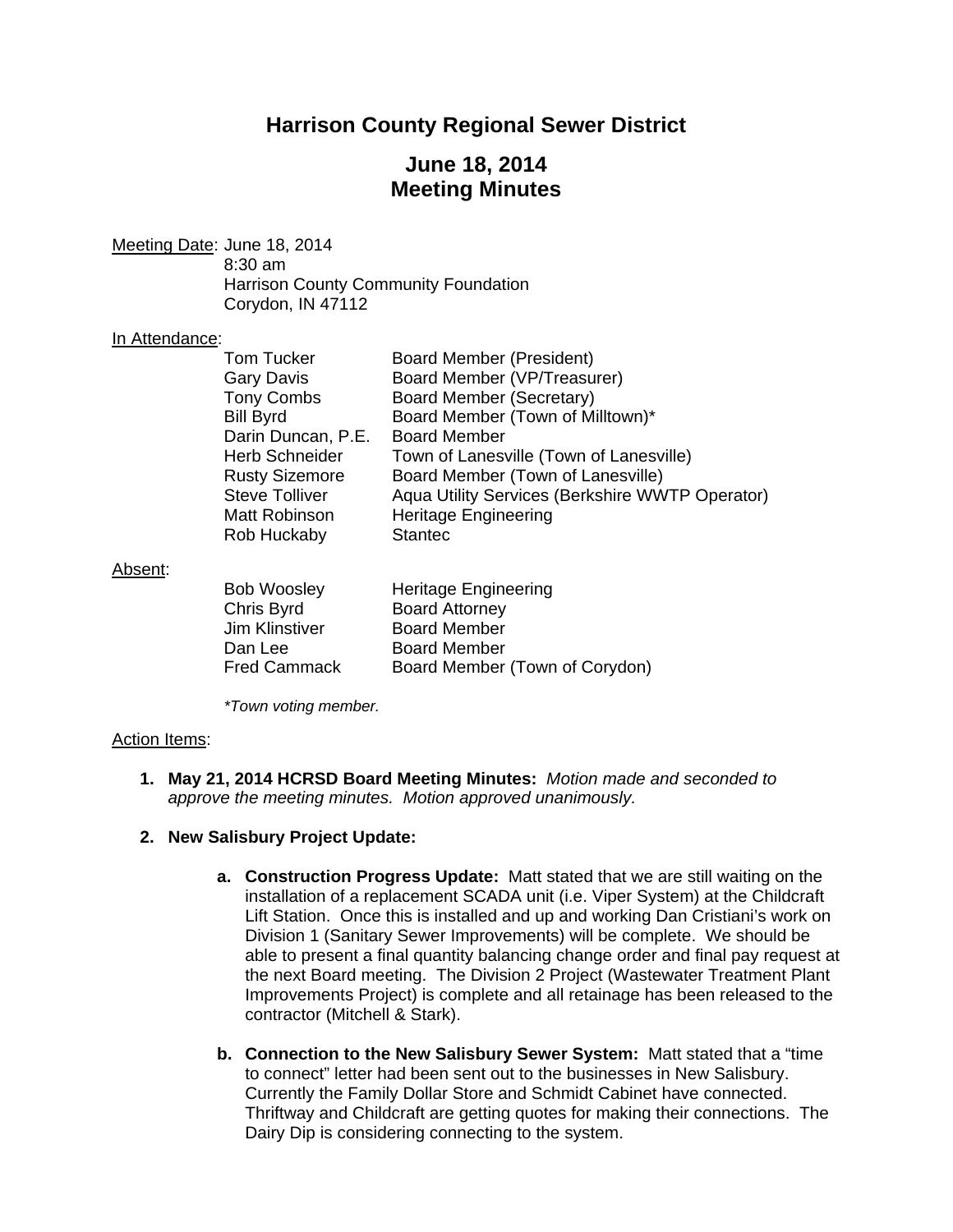HCRSD Mtg Minutes June 18, 2014 Page 2 of 4

- **c. Connection of 7045 Corydon Junction Road:** The Board has allowed the owner (Wayne Snyder) of this 4 unit apartment building to connect to the existing 4" forcemain that runs along Corydon Junction Rd because of the building's failed septic system. The connection to the forcemain is scheduled to be made today, ahead of the County's planned paving along the roadway (this will avoid having to cut the newly placed pavement surface to make the connection). Matt will reiterate to Mr. Snyder that he is to give the Board at least a day's notice of when the rest of his system will be installed so we can inspect the lines before they are covered up. Also, discussion was held that Mr. Snyder will have to pay a connection fee once it has been established via the Sewer Use Ordinance. There is a June 26<sup>th</sup> court date set up by the Health Department to discuss the failing on-site septic system with Mr. Snyder.
- **d. New Rates:** We are ready to begin billing based on the new sewer rates. Chris has sent a letter to SSK explaining the new rates.

### **3. Berkshire WWTP:**

- **a. Operations Report (May):** Steve Tolliver reported no issues at the WWTP. The plant is in full compliance with permit parameters. *Motion made and seconded to approve the May operations report. Motion approved unanimously.*
- **b. Operation and Maintenance (O&M) Manuals:** Matt delivered the new WWTP O&M Manuals to Steve. Because a copy of the manuals are in Heritage Engineering's project files Steve will keep his copy of the manuals at the WWTP for operator use.
- **c. Security System:** Steve has obtained pricing for the proposed security system at the WWTP. The old price for the system is still good. The Board accepted the price quote for the new security system.
- **d. Mutual Aid Agreement:** Steve discussed the need for a mutual aid agreement with other utilities such as during times of widespread power outages. He said that any fees associated with such agreements would be covered by IDEM permit fees that the Sewer District already pays. The Board decided to table this item for now.

#### **4. Stormwater:**

- **a. Oversight:** Rob stated that there is no additional information at this time.
- **b. MS4 Response:** Discussion was held as to whether the Board needed to write a letter to the Commissioners about the Sewer Boards position on this issue (i.e. the County will ultimately be responsible for storm water issues in the County). The Board will wait until the Commissioners have decided how they wish to proceed with regards to IDEM.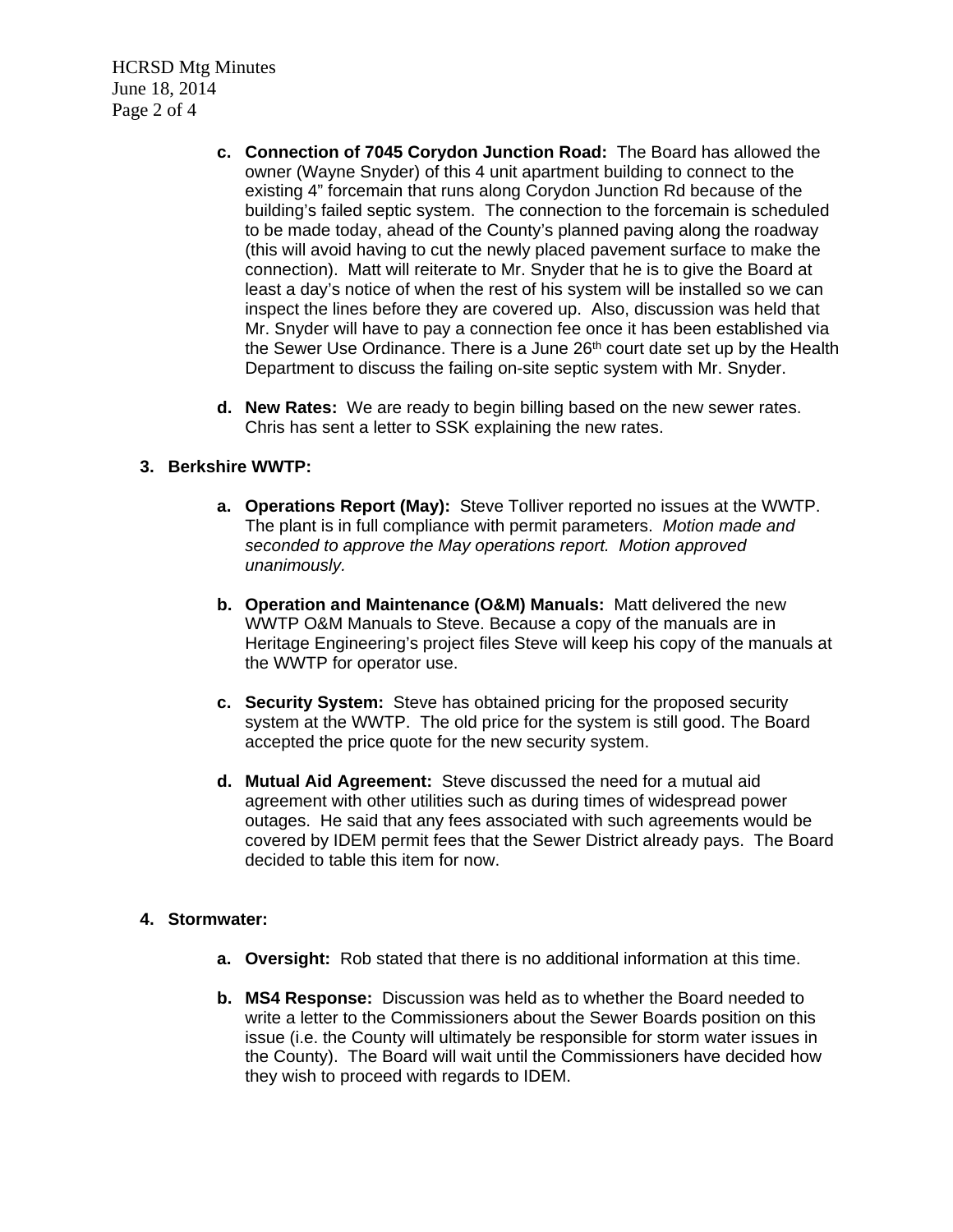HCRSD Mtg Minutes June 18, 2014 Page 3 of 4

# **5. Lanesville Interchange Sewer Project:**

- **a. Proposed Bidding Schedule:** It was decided to wait until after the wage hearings are held for the project before establishing firm bid dates. Lanesville will hold their hearing on July the 9<sup>th</sup> and Matt will contact the Dept. of Labor to see if the Sewer Board can hold their hearing at the same time and will find out who needs to attend the meeting (Tony Combs was appointed to be the Sewer Board's representative at the wage hearing). Matt will coordinate with the Town's engineer to set the advertising and bid dates. Because the Town's project involves more work and will likely take longer to complete, they will receive bids first (staggering the bid dates on the two parts of the project will also give contractors the ability to bid on both projects).
- **b. Town Easement Acquisition Status:** Herb reported that the Town is down to one easement and has a meeting tomorrow with this property owner. The Town will proceed with bidding while the final easement terms are being worked out.

# **6. Treasurers Report:**

- **a.** SSK is still three (3) months behind on payments (March, April, and May).
- **b.** *Motion made and seconded to accept the May Treasurer's Report. Motion approved unanimously.*
- **c.** The following claims were approved:

# *District Checking Account:*

| i. First Harrison – interest on credit line                | \$117.79   |
|------------------------------------------------------------|------------|
| ii. Harrison REMC - WWTP Electric Service                  | \$1,317.63 |
| iii. Duke Energy – LS Electric Service (Star Gas)          | \$31.70    |
| iv. Aqua Utility Services - June WWTP Oper./dialers/sludge | \$3,619.61 |
| v. Aqua Utility Services - generator mtn/supplies/dialer   | 1,667.95   |
| vi. Town of Corydon - May sewer bills                      | \$2,837.06 |
|                                                            |            |

**d.** *The following invoice payments where approved unanimously:* 

| i. Heritage Engineering – HCRSD Support (May) | \$3,722.50 |
|-----------------------------------------------|------------|
|-----------------------------------------------|------------|

ii. Heritage Engineering – Projects Support (May) \$2,984.88

iii. Heritage Engineering – Lanesville Interchange Sewer \$917.50

- **e.** *After some discussion the following invoice payment was approved unanimously:*
	- i. H.J. Umbaugh & Associates rate report \$10,400.00

#### Next Meeting:

Regular Board Meeting: **Wed. July 16, 2014 at 8:30 am** @ Harrison County Community Foundation Building.